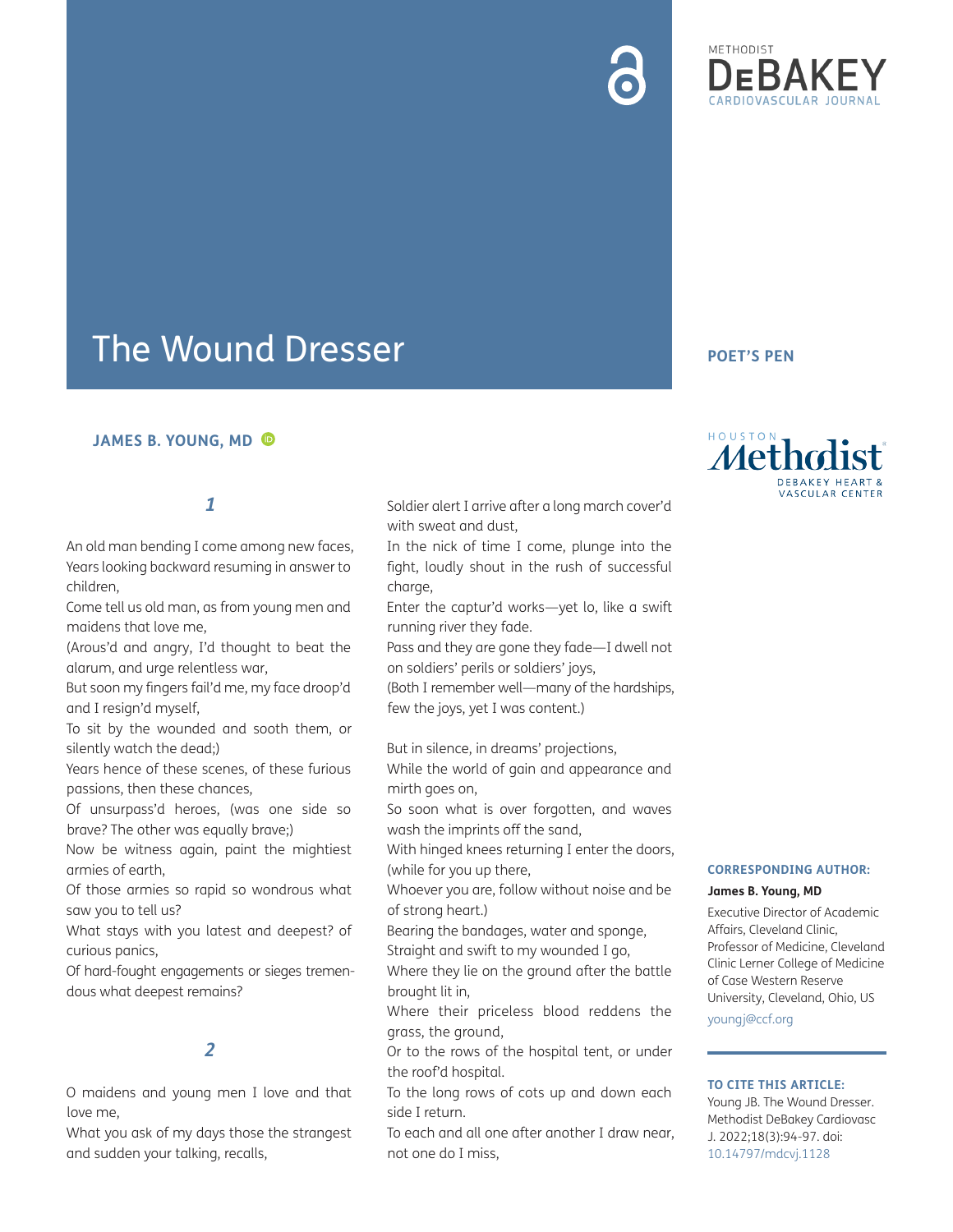An attendant follows holding a tray, he carries a refuse pail,

Soon to be filled with clotted rags and blood, emptied, and fill'd again.

#### I onward go, I stop.

With hinged knees and steady hand to dress wounds,

I am firm with each, the pangs are sharp yet unavoidable, One turns to me his appealing eyes—poor boy! I never knew you,

Yet I think I could not refuse this moment to die for you, if that would save you.

#### **3**

On, on I go, (open doors of time! Open hospital doors!)

The crushed head I dress, (poor crazed hand tear not the bandage away,)

The neck of the cavalry-man with the bullet through and through I examine.

Hard the breathing rattles, quite glazed already the eye, yet life struggles hard,

(Come sweet death! Be persuaded O beautiful death! In mercy come quickly,)

From the stump of the arm, the amputated hand,

I undo the clotted lint, remove the slough, wash off the matter and blood,

Back on his pillow the soldier bends with curv'd neck and side falling head,

His eyes are closed, his face is pale, he dares not look at the bloody stump,

And had not yet look'd on it.

I dress a wound in the side, deep, deep,

But a day or two more, for see the frame all wasted and sinking,

And the yellow-blue countenance see.

I dress the perforated shoulder, the foot with the bulletwound,

Cleanse the one with the gnawing and putrid gangrene, so sickening, so offensive,

While the attendant stands behind aside me holding the tray and pail.

#### I am faithful, I do not give out,

The fractured thigh, the knee, the wound in the abdomen, These and more I dress with impassive hand, (yet deep in my breast a fire, a burning flame.)

#### **4**

Thus in silence, in dreams progression,

Returning, resuming, I thread my way through the hospitals, The hurt and wounded I pacify with soothing hand, I sit by the restless all the dark night, some are so young, Some suffer so much, I recall the experience sweet and sad,

(Many a soldier's kiss dwells on these bearded lips.)

Walt Whitman, 1819–1892 *Drum-Taps*, 1865 This poem is in the public domain.

#### **CONFLICT, COMPASSION, AND WHITMAN'S NURSING**

Daily reports of senseless, brutal, and massive civil destruction with extraordinary human pain and suffering remind us, yet again, of another "almost" world war, this time in Ukraine. A sad fact is that war rages nonstop



Walt Whitman by Alexander Gardner, ca. 1863-1864. Digital image was created by Clifton Waller Barrett Library of American Literature, Albert and Shirley Small Special Collections Library, University of Virginia. This image is in the public domain and may be reproduced without permission.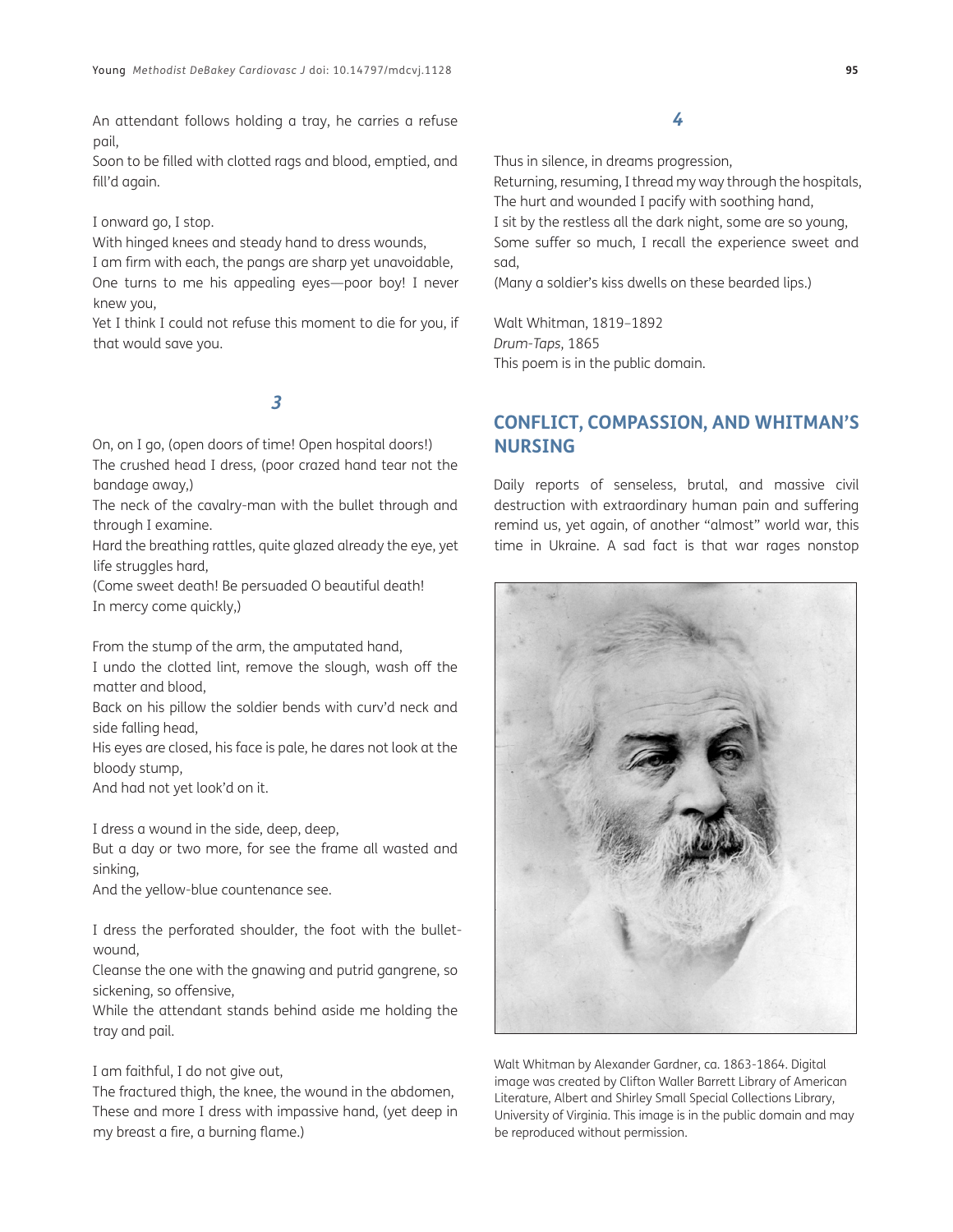every day somewhere in our world. Some conflicts are ignored, but others attract intense focus because of real or perceived threats to our nation. All, however, are horrific testaments to persistent inhumanity that plagues mankind. Indeed, in late August 2021 the United States exited, but not necessarily ended, a 20-year war in Afghanistan, the longest in our history there.

The American Civil War, one focus of Walt Whitman's poetry, was the last war fought on our lands unless you count the 9/11 attacks. But injury, suffering, and death of our soldiers and citizens during conflict continues, nonetheless. Though sad and depressing, some argue that war is simply a burden of the human race and civilization. Art and literature, including poetry, poignantly capture the courage, heroism, folly, suffering, and compassion that accompany conflict. Remember Pablo Picasso's painting on the tragedy of war, *Guernica* (1937), Robert Capa's photograph of the *Falling Soldier* blown away while moving across a battlefield (1938), or Ernest Hemingway's poignant novel, *For Whom the Bell Tolls* (1940)? Each presents a different art form focused on the Spanish Civil War to highlight the tragedy of war.

More than a few Walt Whitman poems join this important and heroic category of literature that compels us to share, at least intellectually, the agony of battle. We are forced to see the pain and waste of conflict that reaches back to prehistoric and ancient times; note the literature devoted to the Persian, Peloponnesian, and Trojan wars of Greece.

Whitman, who was born on Long Island in 1819 and moved to Brooklyn in his early years, had only a rudimentary and peripatetic education in local public schools. Like Benjamin Franklin, he became a printer, newsman, and journalist but also spent a good deal of his life as a teacher. In 1855, Whitman published the first edition of his major iconic work, *Leaves of Grass*, which subsequently went through nine editions with poems focused on nature, friendship, tragedy, democracy, and love. Over time, Whitman was applauded widely and was said to be one of the 19th century's greatest poets. At first his free-form style raised eyebrows, but it subsequently distinguished him as a stylistic innovator. He influenced the physician poet William Carlos Williams (of the Imagist movement) and Allen Ginsberg (of the Beat generation), among others.

Whitman was 42 years old, living in New York City, at the beginning of the Civil War. Among his seven siblings, his brother George was wounded in the Battle of Fredericksburg. When Whitman traveled to Virginia in search of George, he saw firsthand the casualties

in the hospitals. His compassion moved him to make regular visits to help and console the injured. Though sometimes described as a "nurse," he was not trained in that profession, which was evolving. Florence Nightingale in the Crimean War (1854-1856) and Clara Barton in the American Civil War (1861-1865) are noted for influencing the concept of a nursing profession capitalizing on women in a time when nursing of any sort was dominated by men.

Whitman, however, looked at himself more as a visitor and consolatory rather than a nurse. Nonetheless, he dutifully dressed wounds, assisted with amputations, and administered medications while consoling the wounded. Many lines of Stanza 3, in particular, describe his rounds: "I undo the clotted lint, remove the slough, wash off the matter and blood," "I dress in the side, deep, deep, deep," "I dress the perforated shoulder, the foot with the bulletwound," and "Cleanse the one with a gnawing and putrid gangrene, so sickening, so offensive." His hospital rounds codified experiences and emotions that accounted for many Civil War writings. "The Wound Dresser" was not the only poem Whitman wrote about the Civil War and his hospital rounds. *Drum-Taps* and the *Sequel to Drum-Taps* (both 1885) contained reflections on the Civil War, as do two well-known poems written in response to Abraham Lincoln's murder: "O Captain! My Captain!" and "When Lilacs Last in the Dooryard Bloom'd."

In 1873, Whitman suffered a stroke and moved in with his brother, who resided in Camden, New Jersey, but there was little to be done for this malady at that time. "The Wound Dresser," as well as others in *Drum-Taps*, are deeply moving and inspirational poems about Whitman's role as a healthcare provider of sorts and remind us of the dimensions of the profession. Though the poems are often horribly graphic and serve to remind us of the evils of war, they also show sensitivity and can prompt readers to remember humankind's ability to be compassionate.

#### **COMPETING INTERESTS**

The author has no competing interests to declare.

#### **AUTHOR AFFILIATION**

**James B. Young, MD D** [orcid.org/0000-0003-2785-1617](http://orcid.org/0000-0003-2785-1617) Executive Director of Academic Affairs, Cleveland Clinic, Professor of Medicine, Cleveland Clinic Lerner College of Medicine of Case Western Reserve University, Cleveland, Ohio, US